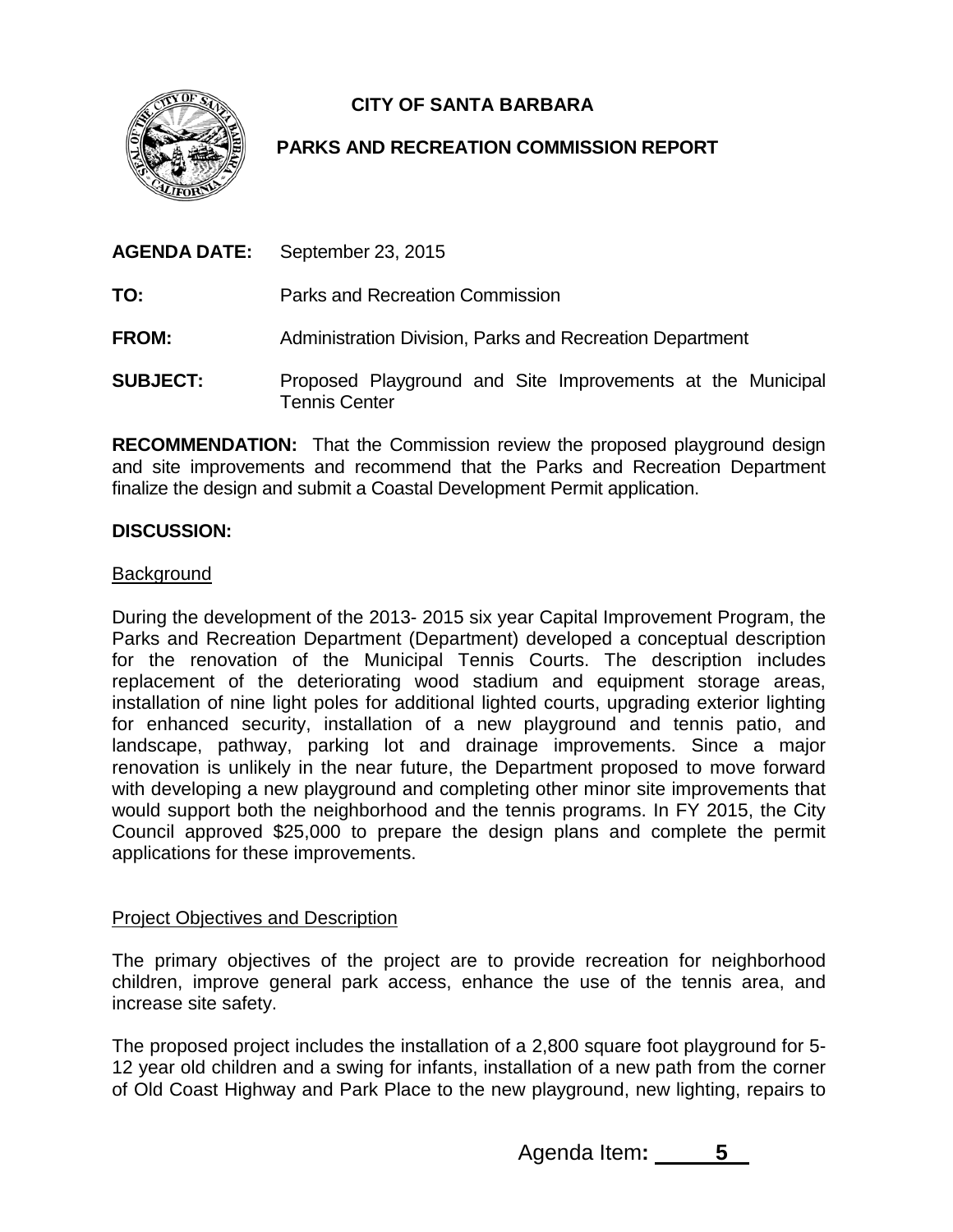Parks and Recreation Commission Report Proposed Playground and Site Improvements at the Municipal Tennis Center September 23, 2015 Page 2

pathways that serve the tennis courts, construction of a tennis patio area, other site access improvements, and amenities including benches, trash cans, and signage. The playground will be located within an underutilized area of the parking lot. It will be fenced and new trees will help buffer the noise from U.S. Highway 101. Site safety and access improvements include removing the block wall that screens the exterior entrance to the restrooms and the addition of wall sconces at the restroom entrances. Pole lighting will be installed in two locations near the playground. A new swing gate will be installed at the park entrance, and two chain link gates will be installed at either end of the practice courts. The proposed plan is included as Attachment 1.

## Neighborhood Outreach and Concept Review

The Department developed and distributed a flyer to tennis stakeholders and over 250 residential addresses via U.S. Postal Service for a neighborhood meeting held on June 10, 2015. In addition to a media release, the flyer was posted on Next Door and at the facility. A total of 21 attendees were present and provided comments with overall support of the project. Key considerations included site drainage issues, site access, and lighting. The project was review by the Historic Landmarks Commission (HLC) on July 29, 2015. Comments included considerations for design symmetry addressing the building entrance, parking lot layout, restoration of the tennis stadium, and use of existing materials to refurbish the patio area. A second HLC concept review occurred on September 9, 2015 to address the above considerations, and the revised design received positive comments. The Department was commended on another wonderful playground project. Other comments included adding landscaping under the canopy of the new trees and reconfiguring parking islands to increase landscaping.

# Zoning Requirements: Sections Santa Barbara Municipal Code

The project site is zoned PR SD-3 and is located in the coastal zone, is designated a sports facility, and is located in the El Pueblo Viejo District. The project falls under the purview of specific zoning requirements due to location of site and the zoning designations. The current zoning and designation allows for playgrounds as it is listed under the categories for allowed uses and improvements as defined in Section 28.37.007 and 28.37.030. Design review is required per Section 22.22.100 due to the location in El Pueblo Viejo district. The site is located in the non-appealable coastal zone and requires a Coastal Develop Permit (CDP) per Section 28.37.090 and 28.37.101.C.2.090. Planning Commission is required for projects located in the coastal zone per Section 28.37.010.C.2. A Project Compatibility Analysis is needed to per Section 22.22.145 and Findings approved per section 28.37.025.

### Project Review and Approval